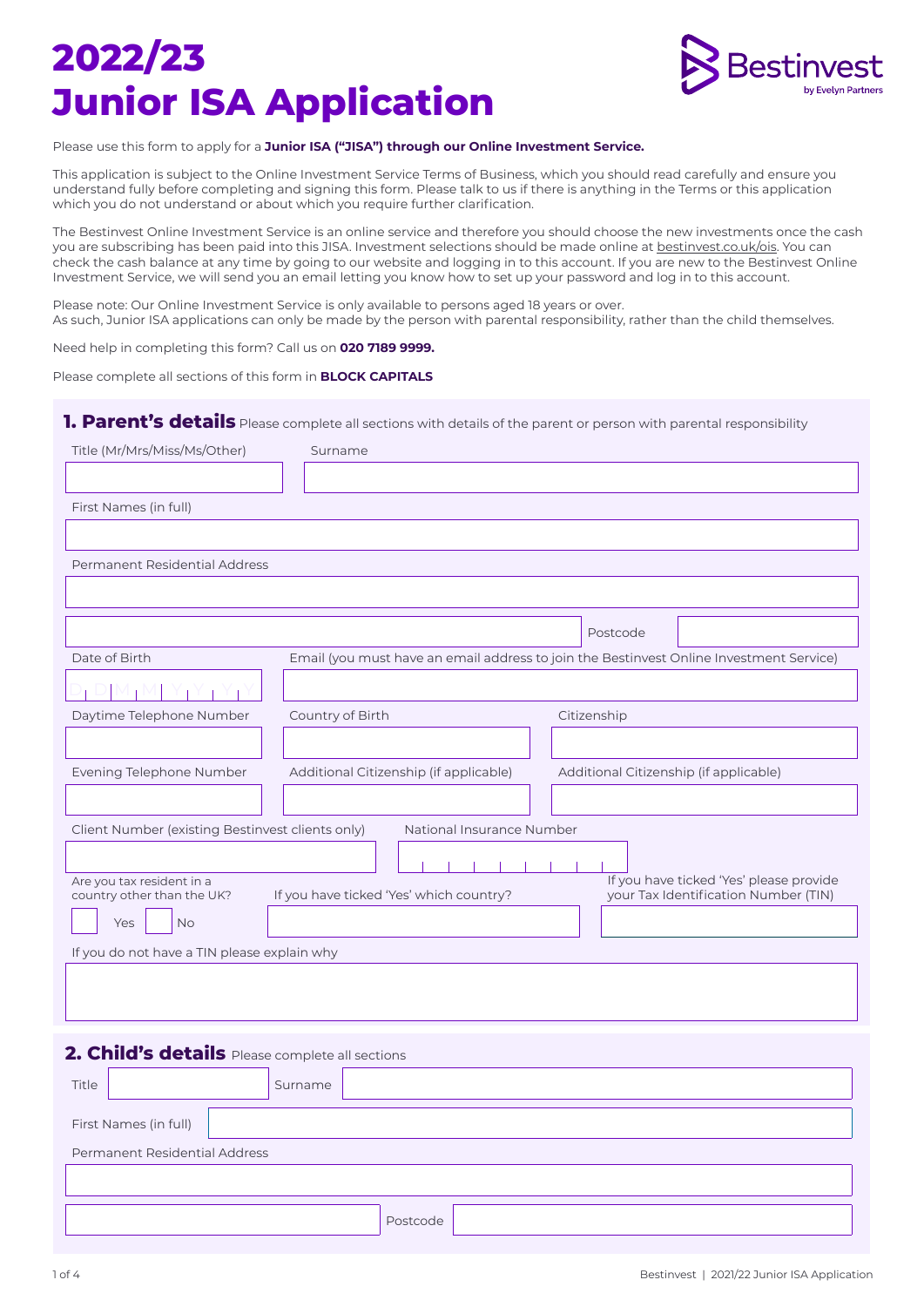# **2022/23 Junior ISA Application**



### **2. Child's details (continued)**

| Date of Birth                                                               | Country of Birth                        |                                                                                 |  |  |
|-----------------------------------------------------------------------------|-----------------------------------------|---------------------------------------------------------------------------------|--|--|
|                                                                             |                                         |                                                                                 |  |  |
| Citizenship                                                                 | Additional Citizenship (if applicable)  | Additional Citizenship (if applicable)                                          |  |  |
|                                                                             |                                         |                                                                                 |  |  |
| Client Number (existing Bestinvest clients only)                            |                                         | National Insurance Number                                                       |  |  |
|                                                                             |                                         |                                                                                 |  |  |
| Are you tax resident in a<br>country other than the UK?<br>Yes<br><b>No</b> | If you have ticked 'Yes' which country? | If you have ticked 'Yes' please provide<br>your Tax Identification Number (TIN) |  |  |
| If you do not have a TIN please explain why                                 |                                         |                                                                                 |  |  |
|                                                                             |                                         |                                                                                 |  |  |
|                                                                             |                                         |                                                                                 |  |  |

### **3. Your investment**

I would like to fund my account using debit card or invest by monthly savings, which I will set up myself online once this form has been processed.

- Please do not attempt to process any payments until your activation email has been received. If you require any further assistance in relation to payments please do not hesitate to contact a member of the New Business Team on 020 7189 2400.

The maximum investment for the 2022/23 tax year is £9,000.

**4. Your documentation** Only complete this section if you are new to the Bestinvest Online Investment Service

As a Bestinvest client you have a choice about how you receive your contract notes and statements. Please indicate your choice by ticking one of the following options.

Online only (free of charge) Online and by post (a charge of £37.50 plus VAT per quarter will be made, which covers all Bestinvest Online Investment Service accounts you may have)

## **5. Your income**

If you are transferring income units please select one of the following two options. If you do not indicate which option you wish to use then we will select the 'Cash on account' option as default.

| Reinvest<br>or | Any income will be used to purchase further units in this fund<br>(please note that this option is not available for all funds) |
|----------------|---------------------------------------------------------------------------------------------------------------------------------|
| Cash Amount    | Any income will be held as cash in the relevant account                                                                         |

 $\begin{array}{|c|c|} \hline \quad\quad \text{Any income will be held as cash in the relevant account} \hline \end{array}$ 

### **6. Bank details**

| Name(s) of account holder(s)         |                  |
|--------------------------------------|------------------|
| Bank/building society account number | Branch sort code |
|                                      |                  |
| Address                              |                  |
|                                      | Postcode         |

### **7. Marketing communications**

We would like to contact you about investment guides, news, events and other ways we can help you. We usually do this by email, but may occasionally send you information through the post or by phone.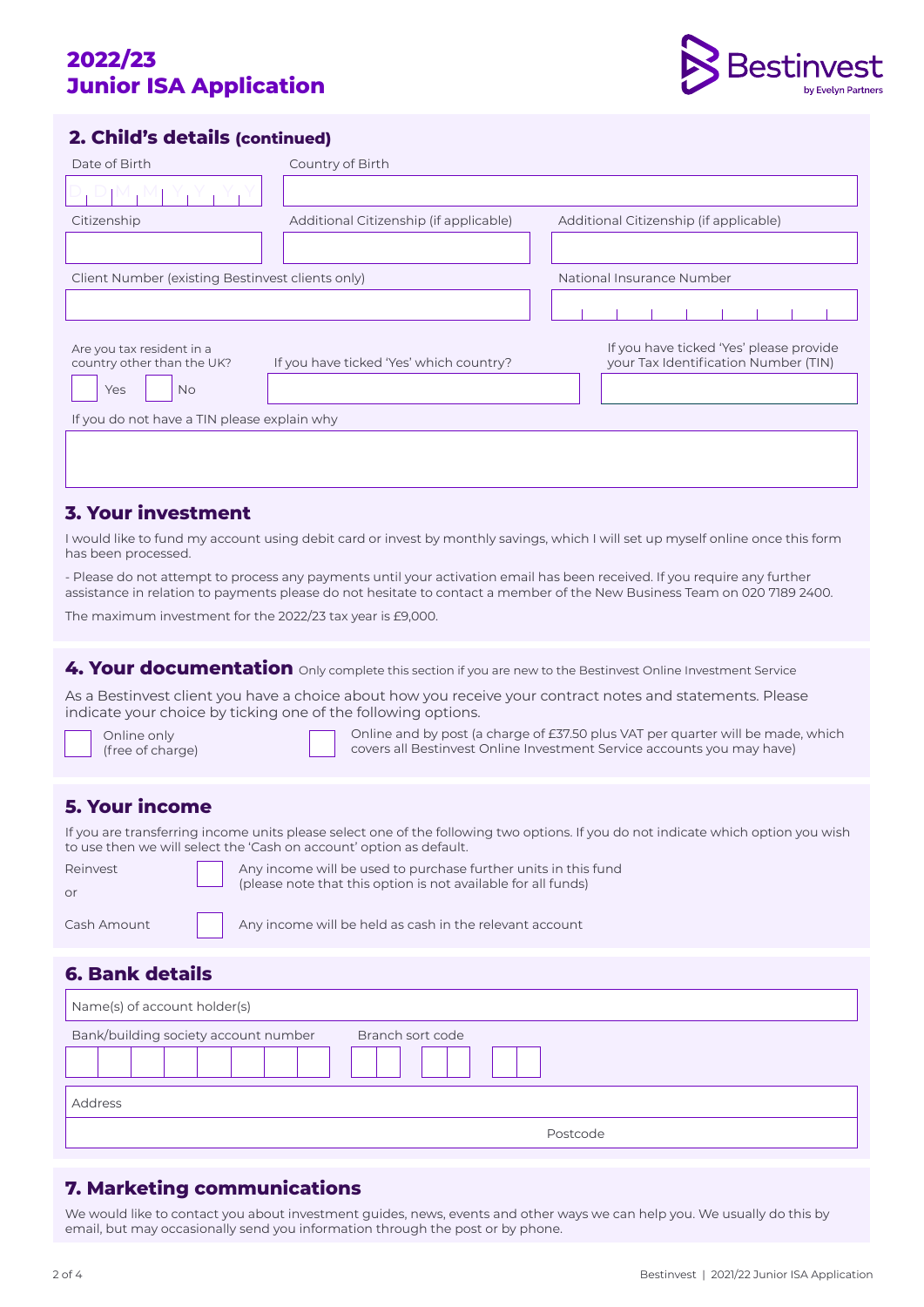# **2022/23 Junior ISA Application**



### **7. Marketing communications (continued)**

These communications are **OPTIONAL** and separate to any service based messages required under regulations relating to products or services that you may hold.

Please tick the box if you would like to stay informed by email

Please tick the box if you would also be happy to receive marketing communications by:

|  | Post |  | Telephone |
|--|------|--|-----------|
|--|------|--|-----------|

You can unsubscribe using the links in the messages that we send or choose what you receive from us at any time. Full details of how we use and secure your personal information is documented in our privacy notice www.bestinvest.co.uk/help/privacy-notice; if you have any questions about how we handle your personal information, you can email us at dataprotection@evelyn.com

## **8. Declaration & signature**

### **I declare that:**

- **•** I confirm that I have received the Bestinvest Online Investment Service Terms of Business (incorporating the ISA and Junior ISA Terms and Conditions); I also confirm that I have been given the opportunity to read the Terms and the Key Facts, and that I have had any questions arising answered satisfactorily. I declare that this form has been completed to the best of my knowledge
- **•** The information given in this application is, to the best of my knowledge, correct and I will inform Evelyn Partners Investment Management Services Limited ("Bestinvest") immediately of any changes to these details
- **•** I am 18 years of age or over
- **•** I have parental responsibility for this child
- **•** The child does not have a Child Trust Fund account. If the child holds a Child Trust Fund, it must be transferred as part of this application.
- **•** I will be the registered contact for the JISA
- **•** Both the child and the person with parental responsibility are resident in the UK, or a UK Crown servant, a dependant of a UK Crown servant or married to/in a civil partnership with a UK Crown servant
- **•** I have not subscribed and will not subscribe to another JISA of this type for this child
- **•** I am not aware that this child has another JISA of this type
- **•** I am not aware of other JISA subscriptions that will result in this child exceeding the annual limit
- **•** I will not knowingly make subscriptions to JISAs for this child that will result in the subscription limit being exceeded
- **•** I confirm that I have declared all citizenships and/or tax residence(s) to Bestinvest on this application form for the child and me. I understand this is required for Bestinvest to comply with UK and international tax legislation

#### **I authorise Evelyn Partners Investment Management Services Limited to:**

- **•** Hold the child's subscription, JISA investments, interest, dividends and any other rights or proceeds in respect of those investments and any other cash
- **•** Make on the child's behalf any claims to relief from tax in respect of JISA investments

### **I understand that:**

- **•** Any fees or charges arising in connection with this JISA will be deducted from this account
- **•** I am required to complete and maintain a Direct Debit Mandate which will be used to (i) verify my bank details and (ii) will be used if I choose to make monthly savings to the child's Online Investment Service accounts
- **•** Any fund rebates will be paid into the JISA
- **•** The information I provide on this application form will be processed in accordance with Bestinvest's data protection statement contained in the Bestinvest Online Investment Service Terms of Business
- **•** In order to comply with Money Laundering Regulations, Evelyn Partners Investment Management Services Limited will use the information I have provided to check my identity and may undertake a search with a credit reference agency (who will record that an enquiry has been made) for the purposes of verifying my identity. I also understand that the credit reference agency may check the details I have supplied and that Evelyn Partners Investment Management Services Limited may request additional evidence of identity from me before my application is processed